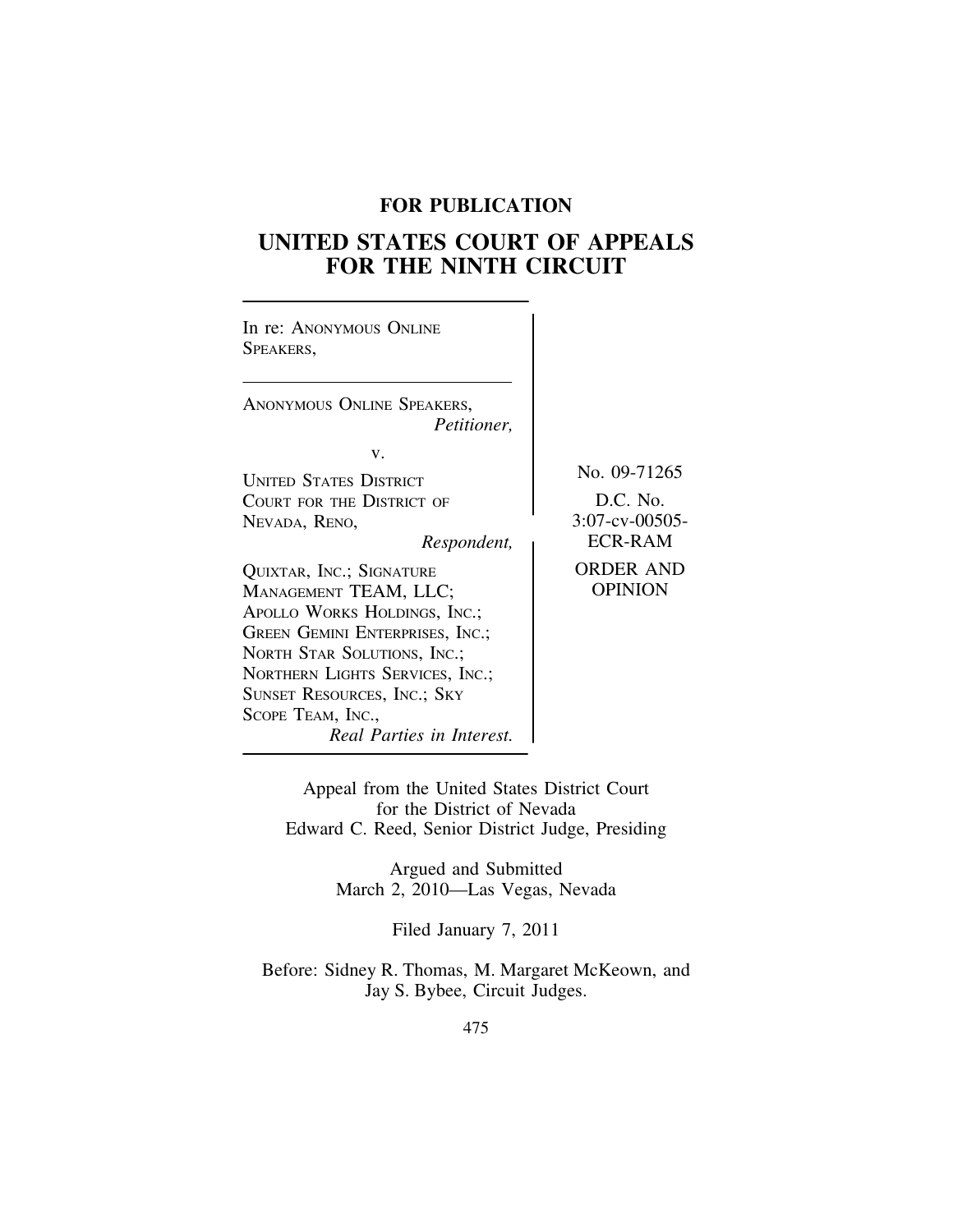Opinion by Judge McKeown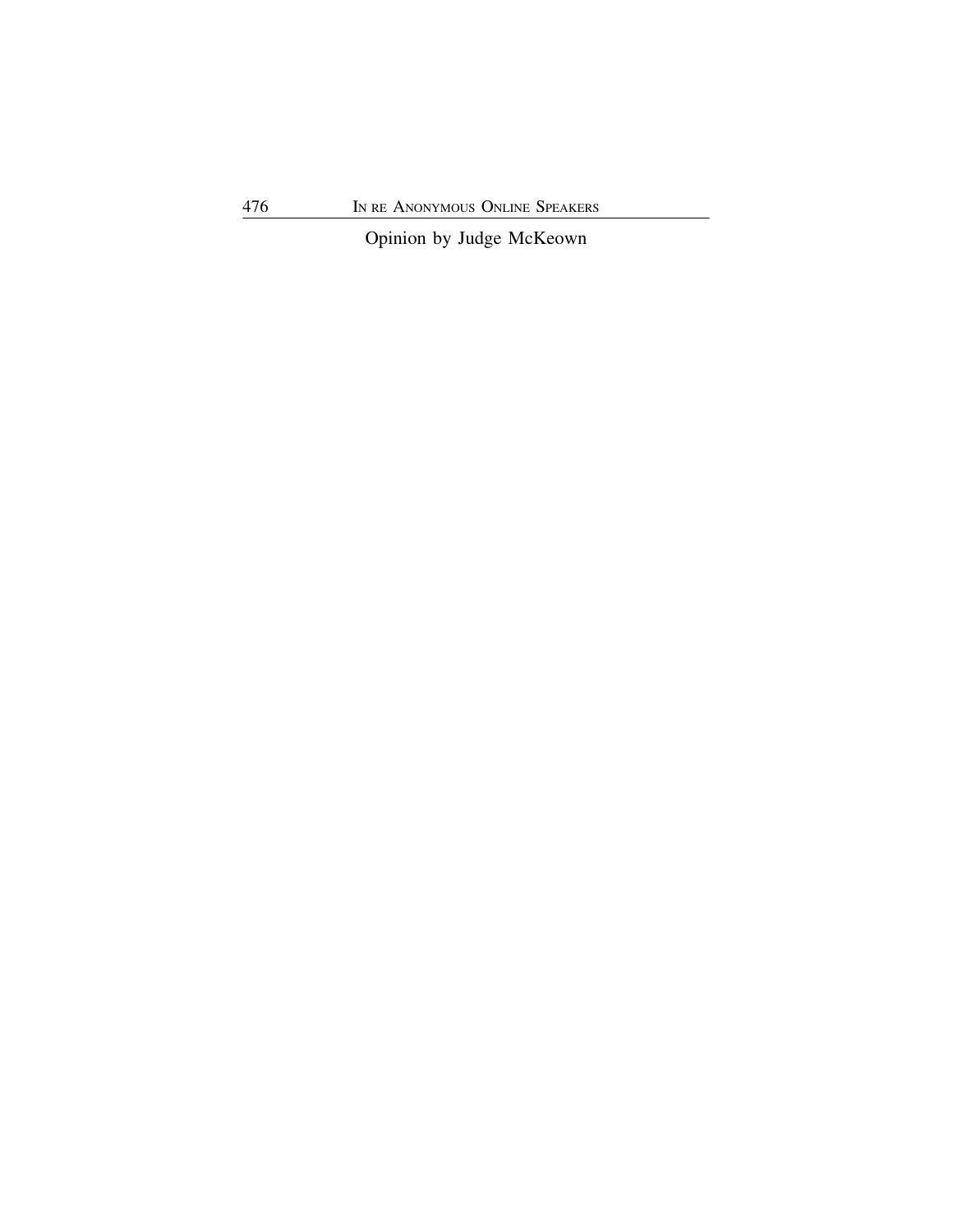# **COUNSEL**

John P. Desmond (argued), Wayne O. Klomp, Jones Vargas, Reno, Nevada, for petitioner Anonymous Online Speakers.

Cedric C. Chao (argued), William L. Stern, Maria Chedid, and Somnath Raj Chatterjee, Morrison & Foerster LLP, San Francisco, California, for real party in interest/cross-petitioner Quixtar Inc.

James R. Sobieraj and James K. Cleland, Brinks Hofer Gilson & Lione, Chicago, Illinois, for real party in interest/crosspetitioner Quixtar Inc.

John Frankovich and Miranda Du, McDonald Carano Wilson LLP, Reno, Nevada, for real party in interest/cross-petitioner Quixtar Inc.

# **ORDER**

The opinion filed July 12, 2010 and appearing at 611 F.3d 653, is withdrawn and replaced with the accompanying opinion.

# **OPINION**

McKEOWN, Circuit Judge:

The proceeding before us is but a short chapter in an acrimonious and long-running business dispute between Quixtar, Inc. ("Quixtar"), successor to the well-known Amway Corpo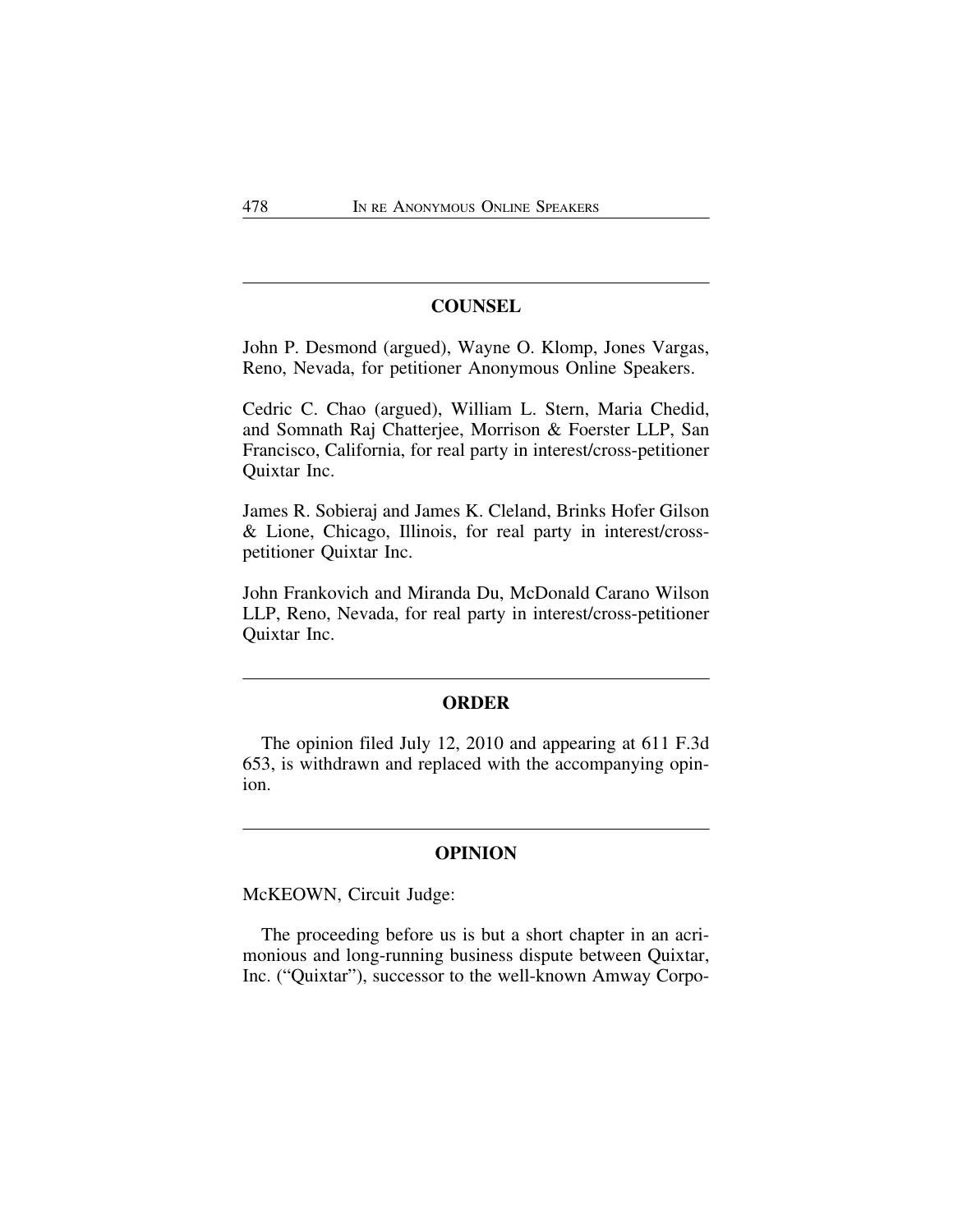ration, and Signature Management TEAM, LLC ("TEAM"). Quixtar sued TEAM, claiming that TEAM orchestrated an Internet smear campaign via anonymous postings and videos disparaging Quixtar and its business practices. As part of the discovery process, Quixtar sought testimony from Benjamin Dickie, a TEAM employee, regarding the identity of five anonymous online speakers who allegedly made defamatory comments about Quixtar. Dickie refused to identify the anonymous speakers on First Amendment grounds. The district court ordered Dickie to disclose the identity of three of the five speakers.

The Anonymous Online Speakers seek a writ of mandamus directing the district court to vacate its order regarding the identity of the three speakers. Quixtar cross-petitions for a writ of mandamus directing the district court to order Dickie to testify regarding the identity of the anonymous speakers from the remaining two sources. Because neither party has established that it is entitled to the extraordinary remedy of mandamus, we deny both petitions.

### **BACKGROUND**

Quixtar is a multilevel marketing business that distributes consumer products such as cosmetics and nutritional supplements through Independent Business Owners ("IBOs"). TEAM provides business training and support materials and has sold its products, including motivational literature and educational seminars, to Quixtar IBOs. TEAM was founded by two Quixtar IBOs, Orrin Woodward and Chris Brady. As IBOs, their contracts with Quixtar included post-termination non-competition and non-solicitation provisions. Disagreement regarding contract compliance and enforceability came to an impasse in August 2007, when both Woodward and Brady were terminated as IBOs, and they joined a class action against Quixtar.

TEAM and Quixtar became embroiled in several lawsuits across the country. In this suit, Quixtar asserts claims against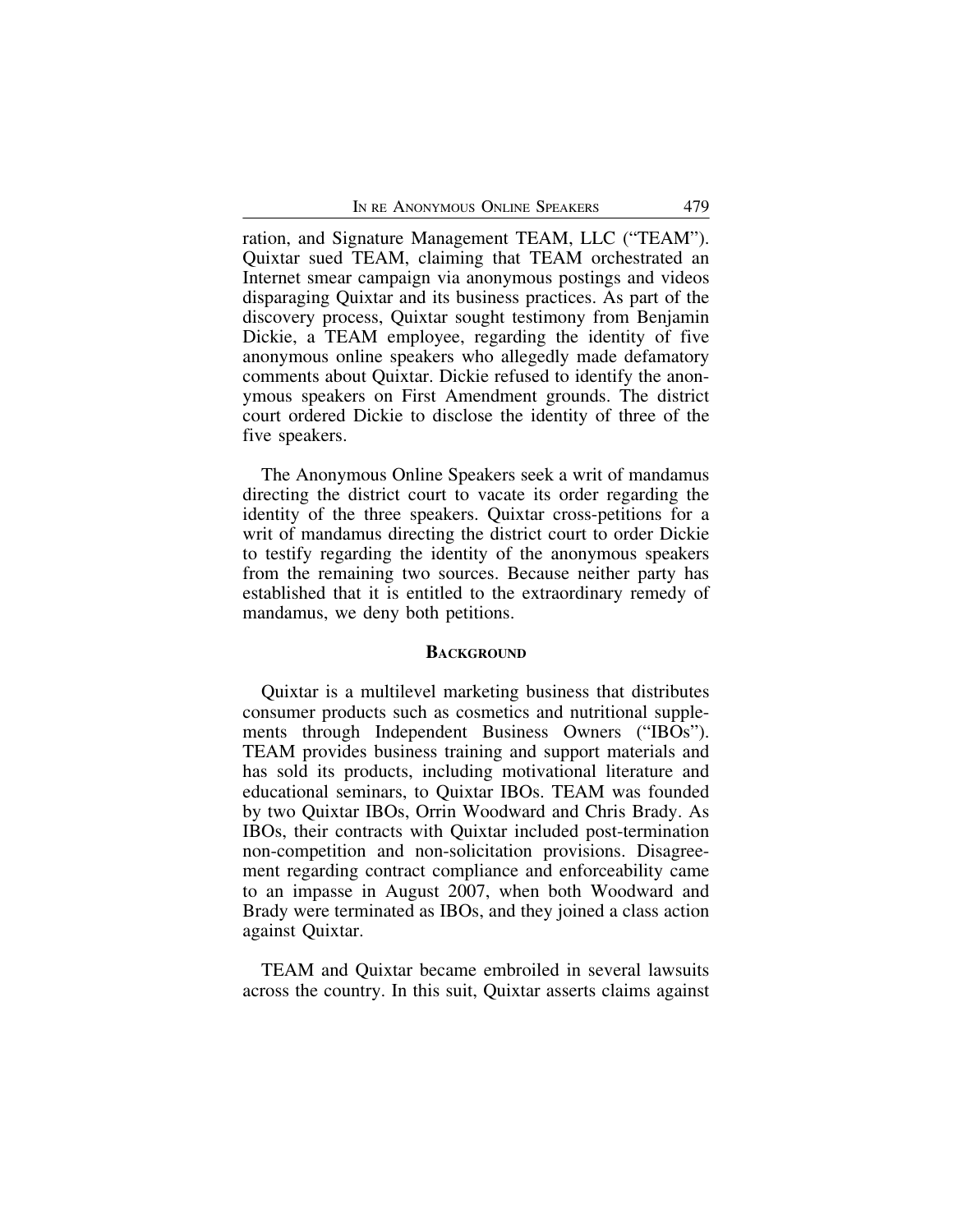TEAM for tortious interference with existing contracts and with advantageous business relations, among other claims. The tortious interference claims are premised on Quixtar's contention that TEAM used the Internet to carry out a "smear campaign" with the objective and effect of inducing Quixtar IBOs to terminate their contracts at Quixtar and join a competing multilevel marketing company affiliated with TEAM.

During discovery in this suit, Quixtar took the deposition of Dickie, TEAM's Online Content Manager. Dickie refused to answer questions regarding the identity of certain anonymous online speakers. In response, Quixtar brought a motion to compel Dickie to testify regarding his knowledge of the authors of statements from five different online sources: the "Save Us Dick DeVos" blog, the "Hooded Angry Man" video, the "Q'Reilly" blog, the "Integrity is TEAM" blog, and the "IBO Rebellion" blog. According to Quixtar, statements contained in these five fora support its claims of tortious interference, including comments such as: "Quixtar has regularly, but secretly, acknowledged that its products are overpriced and not sellable"; "Quixtar refused to pay bonuses to IBOs in good standing"; Quixtar "terminated IBOs without due process"; "Quixtar currently suffers from systemic dishonesty"; and "Quixtar is aware of, approves, promotes, and facilitates the systematic noncompliance with the FTC's Amway rules." Quixtar believes that the anonymous speakers of these statements are actually TEAM officers, employees, or agents.

After reviewing the specific statements from each source, the district court ordered Dickie to testify regarding his knowledge of the identity of the anonymous online speakers from three of the sources: "Save Us Dick DeVos," the "Hooded Angry Man" video, and the "Q'Reilly" blog. The Anonymous Online Speakers from those sources filed this petition for a writ of mandamus in an effort to block Dickie's testimony. Quixtar opposes the petition and cross-petitions for a writ of mandamus directing the district court to order Dickie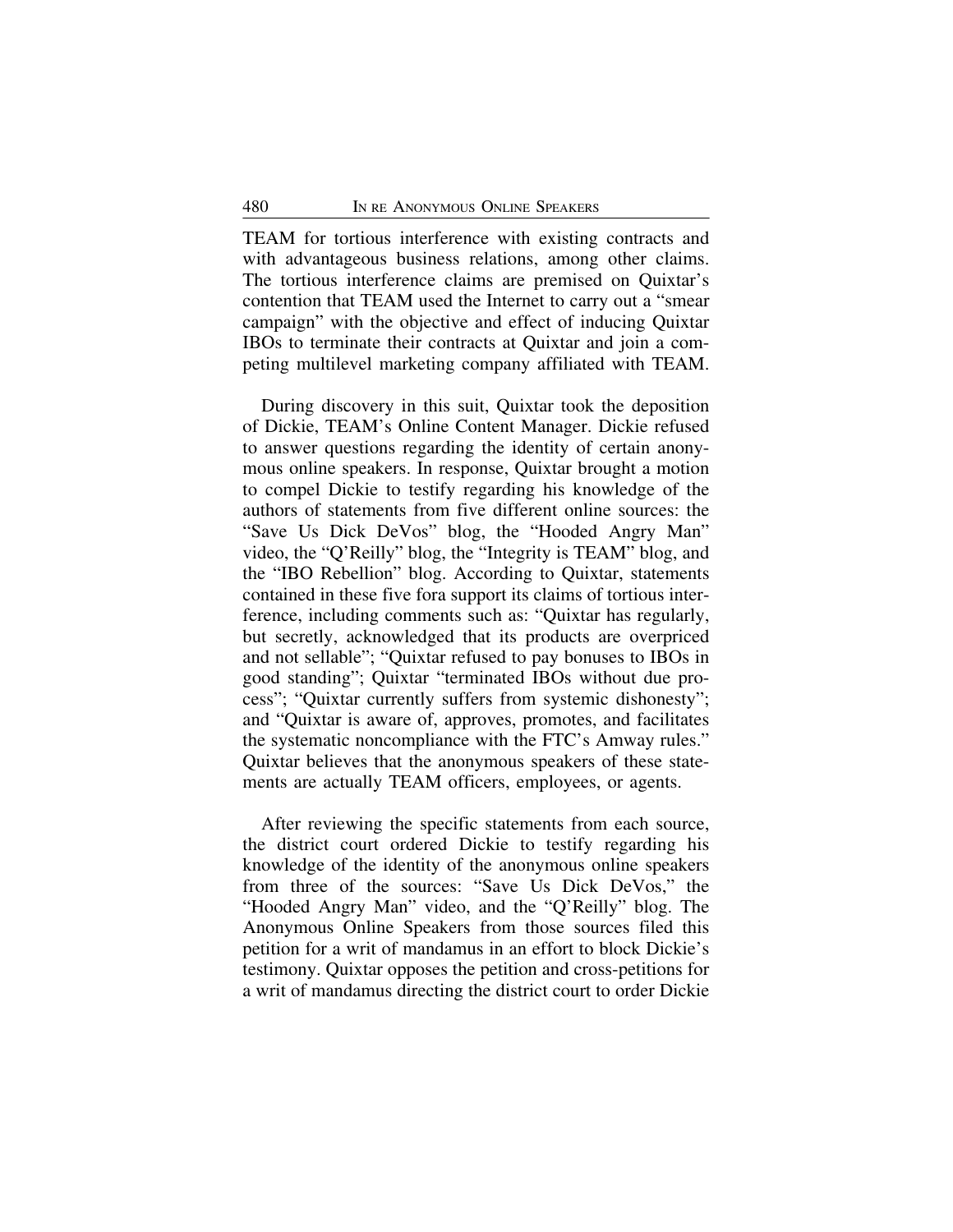to reveal the speakers from the remaining two sources—the "Integrity is TEAM" blog and the "IBO Rebellion" blog.

#### **ANALYSIS**

#### **I. ANONYMOUS SPEECH AND THE FIRST AMENDMENT**

First Amendment protection for anonymous speech was first articulated a half-century ago in the context of political speech, *Talley v. California*, 362 U.S. 60, 64-65 (1960), but as the Supreme Court later observed, the *Talley* decision harkened back to "a respected tradition of anonymity in the advocacy of political causes." *McIntyre v. Ohio Elections Comm'n*, 514 U.S. 334, 343 (1995). Undoubtedly the most famous pieces of anonymous American political advocacy are *The Federalist Papers*, penned by James Madison, Alexander Hamilton, and John Jay, but published under the pseudonym "Publius." *Id.* at 344 n.6. Their opponents, the Anti-Federalists, also published anonymously, cloaking their real identities with pseudonyms such as "Brutus," "Centinel," and "The Federal Farmer." *Id.* It is now settled that "an author's decision to remain anonymous, like other decisions concerning omissions or additions to the content of a publication, is an aspect of the freedom of speech protected by the First Amendment." *Id.* at 342.

**[1]** Although the Internet is the latest platform for anonymous speech, online speech stands on the same footing as other speech—there is "no basis for qualifying the level of First Amendment scrutiny that should be applied" to online speech. *Reno v. Am. Civil Liberties Union*, 521 U.S. 844, 870 (1997). As with other forms of expression, the ability to speak anonymously on the Internet promotes the robust exchange of ideas and allows individuals to express themselves freely without "fear of economic or official retaliation . . . [or] concern about social ostracism." *McIntyre*, 514 U.S. at 341-42.

**[2]** The right to speak, whether anonymously or otherwise, is not unlimited, however, and the degree of scrutiny varies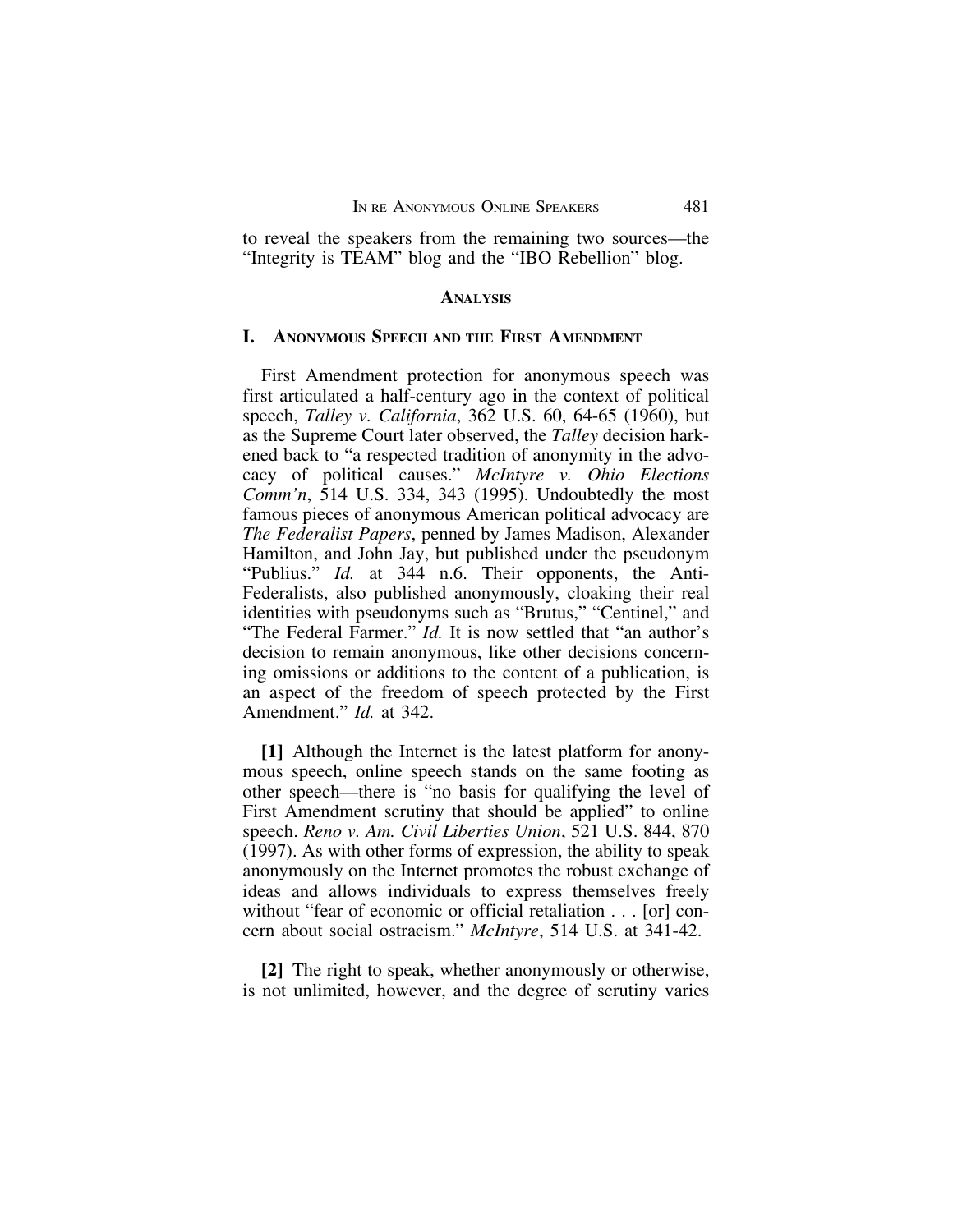depending on the circumstances and the type of speech at issue. Given the importance of political speech in the history of this country, it is not surprising that courts afford political speech the highest level of protection. *Meyer v. Grant*, 486 U.S. 414, 422, 425 (1988) (describing the First Amendment protection of "core political speech" to be "at its zenith"). Commercial speech, on the other hand, enjoys "a limited measure of protection, commensurate with its subordinate position in the scale of First Amendment values," *Bd. of Trustees of SUNY v. Fox*, 492 U.S. 469, 477 (1989), as long as "the communication is neither misleading nor related to unlawful activity." *Central Hudson Gas & Elec. Corp. v. Public Serv. Comm'n of N.Y.*, 447 U.S. 557, 564 (1980). And some speech, such as fighting words and obscenity, is not protected by the First Amendment at all. *See, e.g.*, *Chaplinsky v. New Hampshire*, 315 U.S. 568, 571-72 (1942).

#### **II. PETITION BY ANONYMOUS ONLINE SPEAKERS**

**[3]** In this case, our decision is guided by the interplay of these bedrock First Amendment principles with the standards governing our review of petitions for writs of mandamus. We have repeatedly emphasized that "[t]he writ of mandamus is an 'extraordinary' remedy limited to 'extraordinary' causes." *Burlington N. & Santa Fe Ry. Co. v. U.S. Dist. Court*, 408 F.3d 1142, 1146 (9th Cir. 2005) (quoting *Cheney v. U.S. Dist. Court*, 542 U.S. 367, 380 (2004)). This limit on our mandamus power is particularly salient in the discovery context because "the courts of appeals cannot afford to become involved with the daily details of discovery, " although "we have exercised mandamus jurisdiction to review discovery orders raising particularly important questions of first impression, especially when called upon to define the scope of an important privilege." *Perry v. Schwarzenegger*, 591 F.3d 1147, 1157 (9th Cir. 2010) (internal quotation marks and citation omitted).**<sup>1</sup>**

<sup>&</sup>lt;sup>1</sup>Not only is the mandamus standard difficult to meet as a practical matter, only in the rare case will we consider interlocutory review of discov-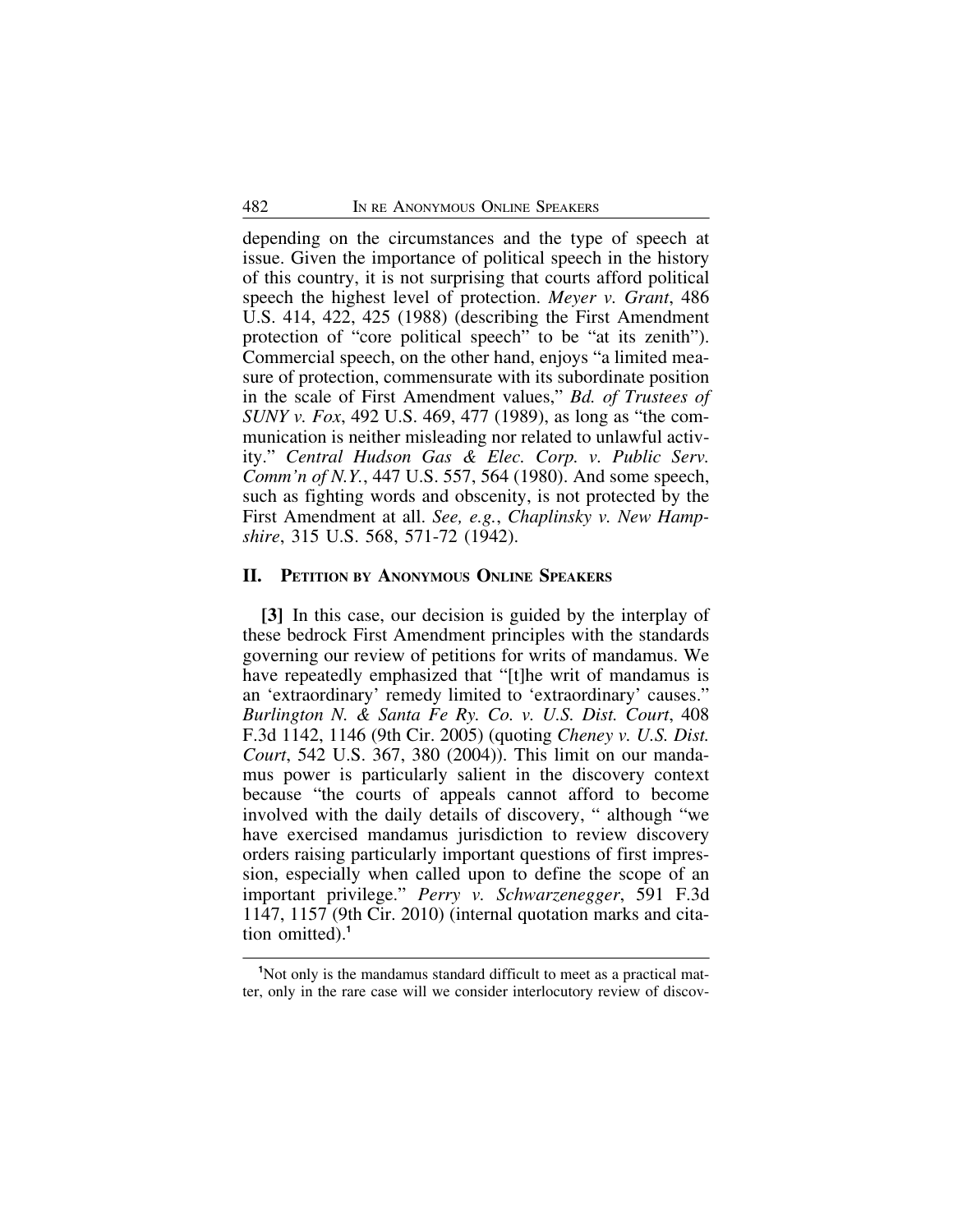In evaluating mandamus petitions, we are guided by the practically enshrined *Bauman* factors:

(1) whether the petitioner has no other means, such as a direct appeal, to obtain the desired relief; (2) whether the petitioner will be damaged or prejudiced in any way not correctable on appeal; (3) whether the district court's order is clearly erroneous as a matter of law; (4) whether the district court's order is an oft repeated error or manifests a persistent disregard of the federal rules; and (5) whether the district court's order raises new and important problems or issues of first impression.

*Id.* at 1156 (citing *Bauman v. U.S. Dist. Court*, 557 F.2d 650, 654-55 (9th Cir. 1977)). We do not require every factor to be satisfied, and "the absence of the third factor, clear error, is dispositive." *Burlington*, 408 F.3d at 1146. Ultimately, mandamus is discretionary and "even where the *Bauman* factors are satisfied, the court may deny the petition." *San Jose Mercury News, Inc. v. U.S. Dist. Court*, 187 F.3d 1096, 1099 (9th Cir. 1999).

# **A. Standards Guiding Courts in Balancing Discovery and the Right to Anonymous Speech**

This case is not the first time we have considered the relationship between the First Amendment and compelled discovery in the context of a petition for mandamus. *See, e.g.*, *Perry*,

ery disputes under the collateral order doctrine. *See Mohawk Industries, Inc. v. Carpenter*, \_\_\_ U.S. \_\_\_, 130 S. Ct. 599, 606 (2009) (noting that courts have generally denied pre-trial review of discovery disputes). In *Perry*, we reserved as a close question "whether *Mohawk* should be extended to the First Amendment privilege." 591 F.3d at 1156. As in *Perry*, we need not decide that question here because in both petitions, the parties rely on mandamus jurisdiction under the All Writs Act, 28 U.S.C. § 1651(a).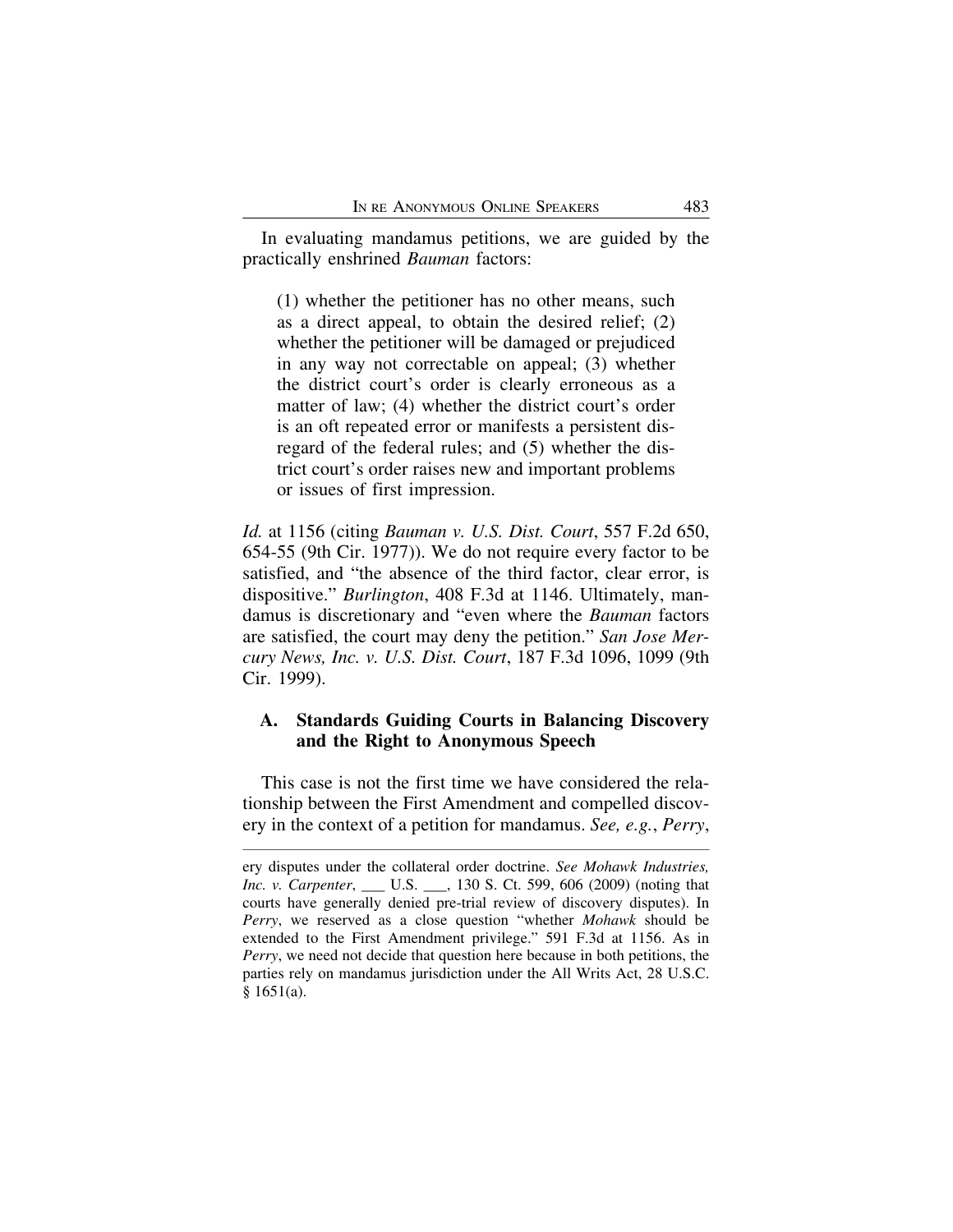591 F.3d at 1165 (granting a petition for mandamus regarding a discovery order compelling disclosure of political campaign information). *Perry* involved the efforts of a party in the same-sex marriage suit in California to obtain internal campaign communications relating to the campaign strategy and advertising of the proponents of a ballot proposition. Focusing on First Amendment associational rights, we held that the district court erred in determining that "the First Amendment privilege, as a categorical matter, does not apply to the disclosure of internal campaign communications." *Id.* at 1161. We concluded that permitting discovery "would likely have a chilling effect on political association," and that plaintiffs had "not shown a sufficient need for the information." *Id.* at 1165.

Although we emphasized that our holding was "limited to *private internal* campaign communications concerning the *formulation of campaign strategies and messages*," *id.* at 1165 n.12, the structure of the analysis is instructive. We first considered whether the proponents—the opponents of disclosure—made a prima facie case of arguable First Amendment infringement and then shifted the burden to plaintiffs to "demonstrate a sufficient need for the discovery to counterbalance that infringement." *Id.* at 1164.

**[4]** The *Perry* decision rested on the importance of political association and political expression, and it did not involve anonymous speakers. Indeed, we have not previously considered the First Amendment claims of an anonymous, non-party speaker on the Internet in the context of commercial contractual relationships like those at issue here. Nor have we considered such a challenge in the discovery context.

Two circuit courts have, however, addressed analogous situations in published opinions. The issue has also been raised in a number of state and federal trial courts, and more cases are percolating through the system. In 1998, the Sixth Circuit considered a government agency's motion to compel a newspaper to answer a subpoena identifying an anonymous adver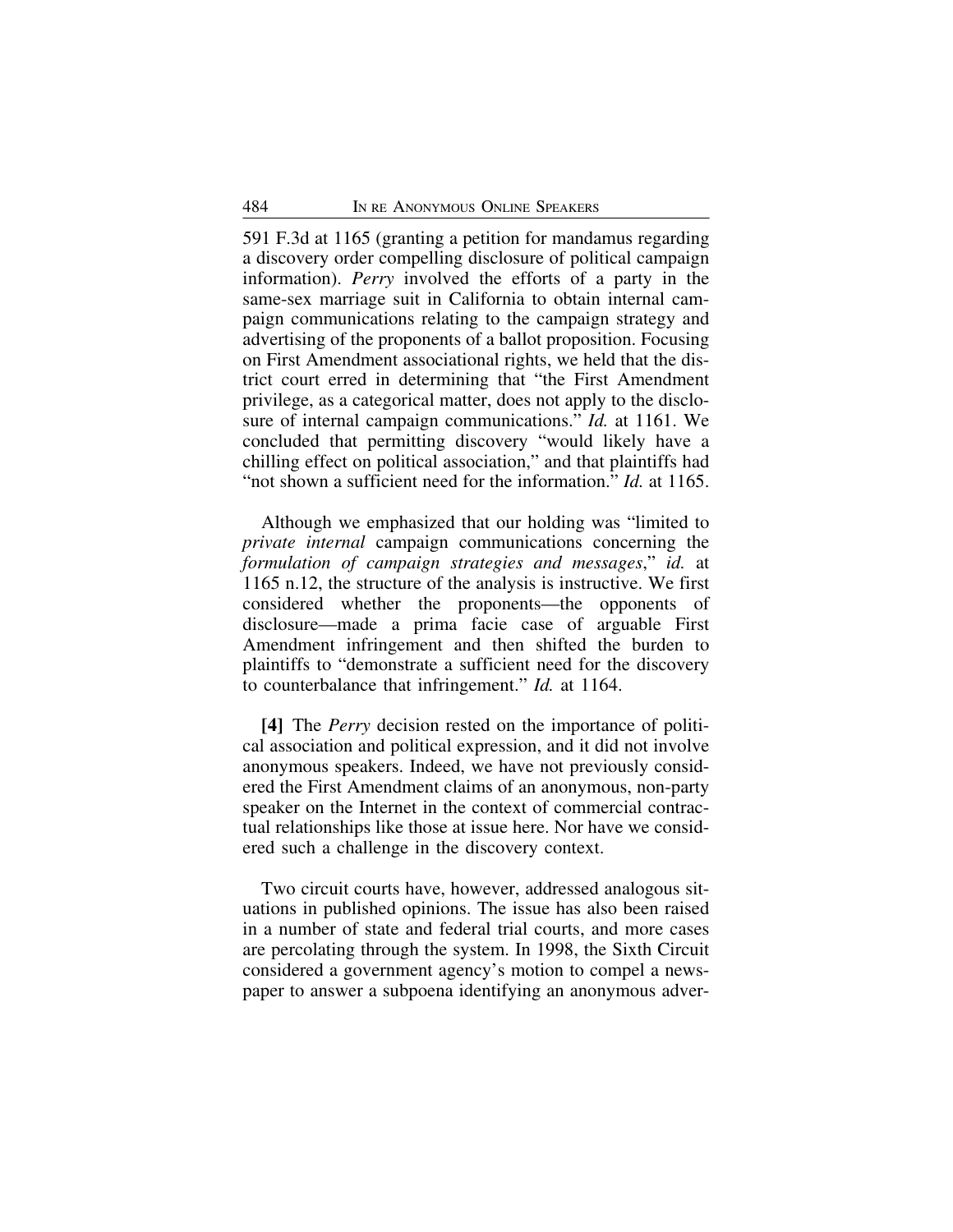tiser. *NLRB v. Midland Daily News*, 151 F.3d 472 (6th Cir. 1998). Just last year, the Fourth Circuit considered whether to uphold an order allowing a deposition of an anonymous speaker in a securities fraud class action. *Lefkoe v. Jos. A. Bank Clothiers, Inc.*, 577 F.3d 240 (4th Cir. 2009).

In both of these cases, the courts held that the anonymous speech at issue was commercial speech, but declined to establish or follow any particular standard, other than the general and long-standing precepts governing commercial speech. The Sixth Circuit, in *Midland Daily News*, noted that as long as commercial speech is about lawful activity and is not misleading, it is protected. 151 F.3d at 475 (citing *Central Hudson Gas & Elec. Corp.*, 447 U.S. at 566). The court affirmed the district court's denial of the National Labor Relations Board's ("NLRB") motion to compel the identification of the anonymous advertiser, because it was not the "least extensive means" the NLRB could use. *Id.* In *Lefkoe*, the Fourth Circuit reiterated that commercial speech enjoys only limited First Amendment protection and held that "the Doe Client's claimed First Amendment right to anonymity [wa]s subject to a substantial governmental interest in disclosure so long as disclosure advance[d] that interest and [went] no further than reasonably necessary." *Id.* at 248-49. The court highlighted the balance between discovery under Federal Rule of Civil Procedure Rule 26 and protection of anonymous speech: "the substantial governmental interest in providing Jos. A. Bank a fair opportunity to defend itself in court is served by requiring the Doe Client to reveal its identity and provide the relevant information. Rule 26 explicitly expresses this interest." *Id.*

This issue has arisen not infrequently in trial courts; the paucity of appellate precedent is not surprising because discovery disputes are not generally appealable on an interlocutory basis and mandamus review is very limited. The many federal district and state courts that have dealt with this issue have employed a variety of standards to benchmark whether an anonymous speaker's identity should be revealed.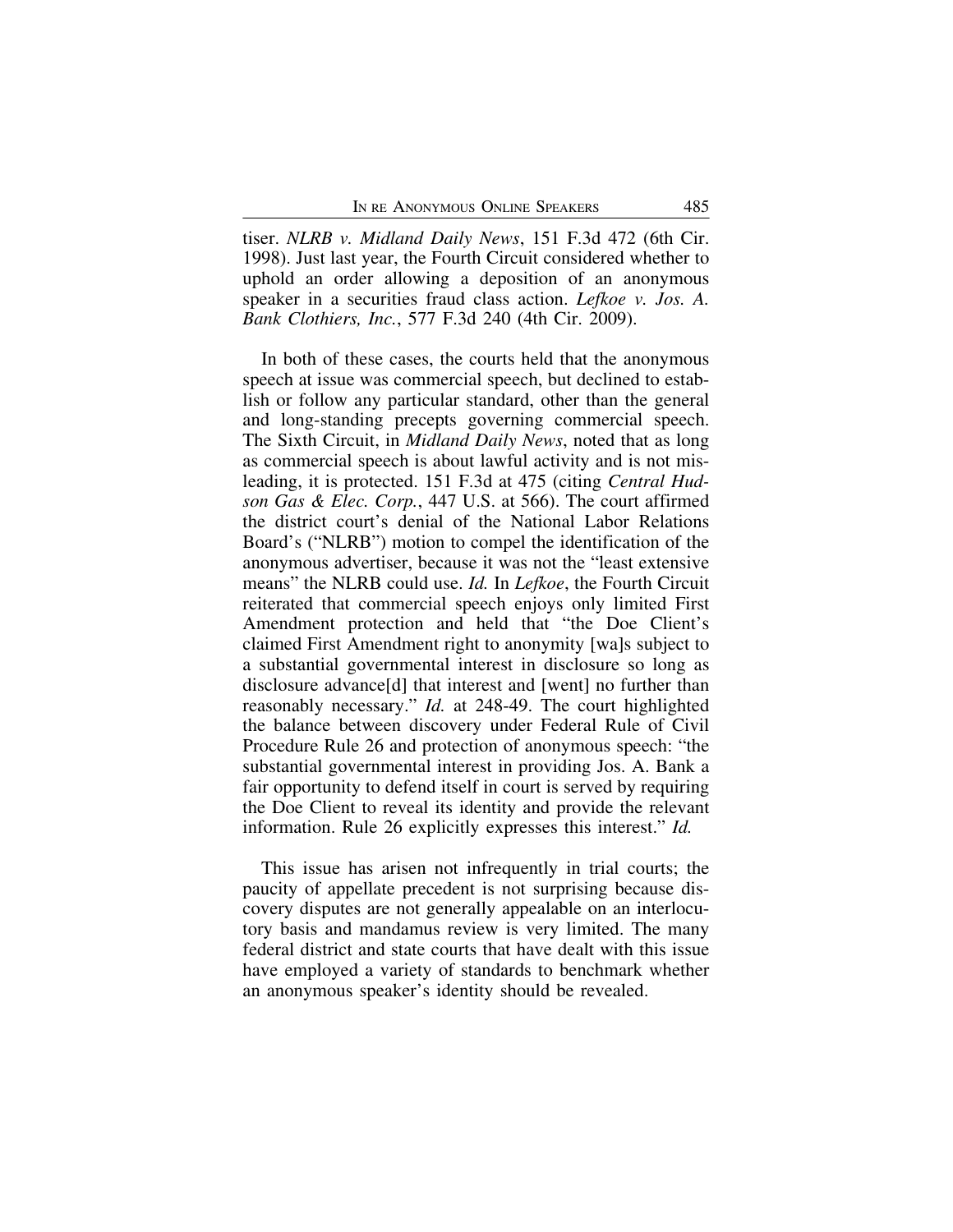To begin, a few courts have declined to adopt a new or different standard to accommodate anonymous speech. *See, e.g.*, *Klehr Harrison Harvey Brazburg & Ellers v. JPA Dev.*, No. 0425, 2006 WL 37020, at \*8 (C.P. Phila. Jan. 4, 2006) (noting that "the grafting of new tests onto existing rules threatens to compromise the values protected by other constitutional provisions, including due process, equal protection, and the right to a trial by jury").

A number of courts have required plaintiffs to make at least a prima facie showing of the claim for which the plaintiff seeks the disclosure of the anonymous speaker's identity. *See, e.g.*, *Doe I v. Individuals*, 561 F. Supp. 2d 249 (D. Conn. 2008); *Highfields Capital Mgmt., LP v. Doe*, 385 F. Supp. 2d 969 (N.D. Cal. 2005); *Sony Music Entm't, Inc. v. Does 1-40*, 326 F. Supp. 2d 556 (S.D.N.Y. 2004). The lowest bar that courts have used is the motion to dismiss or good faith standard. *See, e.g.*, *Columbia Ins. Co. v. Seescandy.Com*, 185 F.R.D. 573 (N.D. Cal. 1999); *In re Subpoena Duces Tecum to America Online, Inc.*, No. 40570, 2000 WL 1210372 (Va. Cir. Ct. Jan. 31, 2000) (reversed on other grounds, *America Online, Inc. v. Anonymous Publicly Traded Co.*, 542 S.E. 2d 377 (Va. 2001).

Other courts have relied on a standard that falls somewhere between the motion to dismiss and the prima facie standards. In *Doe v. 2TheMart.Com*, 140 F. Supp. 2d 1088 (W.D. Wash. 2001), the court drew from *Seescandy.Com* and *America Online*, but recognized that a higher standard should apply when a subpoena seeks the identity of an anonymous Internet user who is not a party to the underlying litigation. *See id.* at 1095 (noting that identification is only appropriate where the compelling need for discovery outweighs the First Amendment right of the speakers because litigation may continue without disclosure of the speakers' identities); *accord Sedersten v. Taylor*, No. 09-3031-CV-S-GAF, 2009 WL 4802567 (W.D. Mo. Dec. 9, 2009); *Enterline v. Pocono Med. Ctr.*, 3:08-CV-1934, 2008 WL 5192386 (M.D. Pa. Dec. 11, 2008).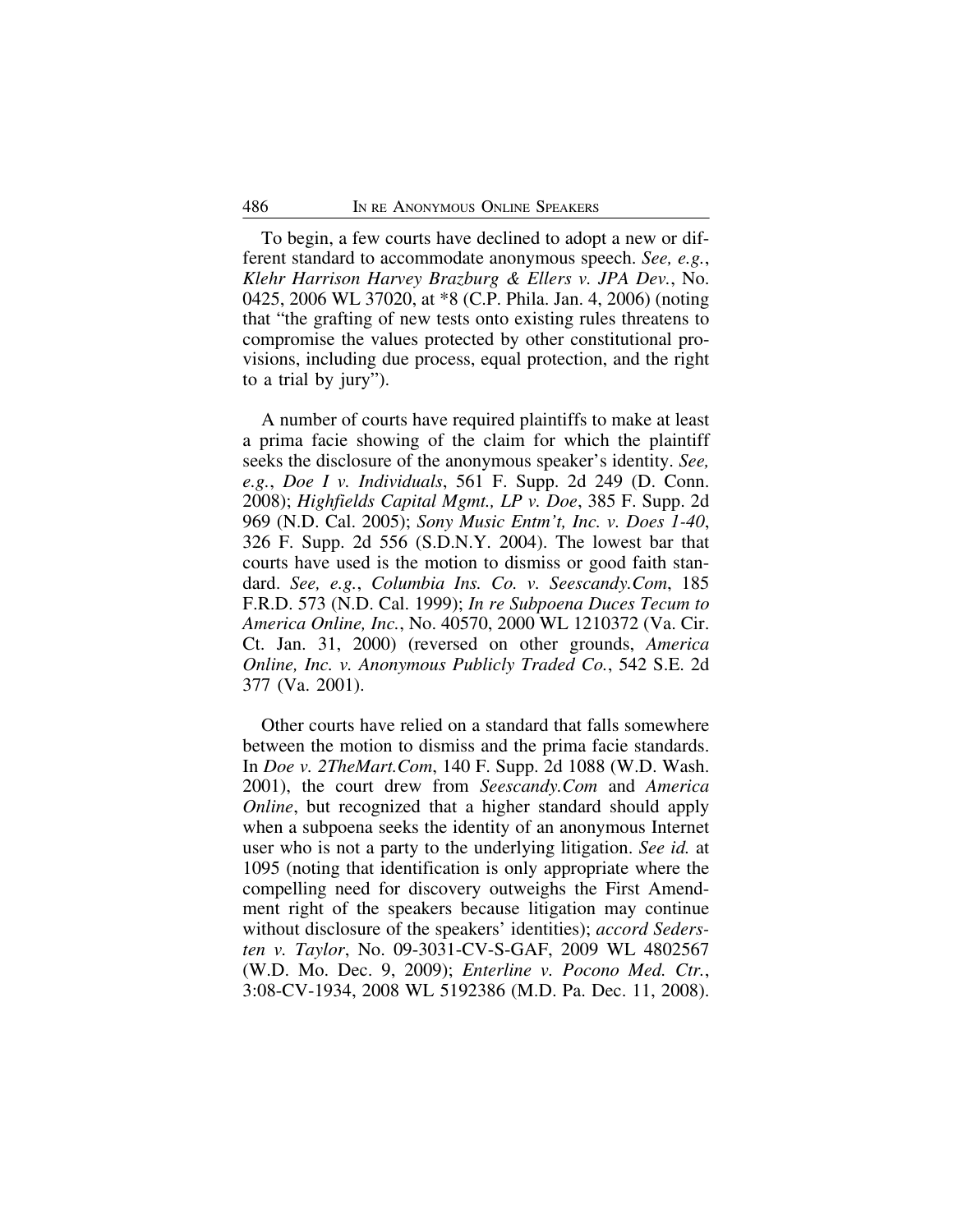**[5]** The district court in this case applied the most exacting standard, established by the Delaware Supreme Court in *Doe v. Cahill*, 884 A.2d 451 (Del. 2005). The *Cahill* standard requires plaintiffs to be able to survive a hypothetical motion for summary judgment and give, or attempt to give, notice to the speaker before discovering the anonymous speaker's identity. *Id.* at 461. The court in *Cahill* therefore required that the city councilman plaintiff " 'submit sufficient evidence to establish a *prima facie* case for each essential element' " of his defamation claim. *Id.* at 463 (quoting *Colgain v. Oy Partek Ab (In re Asbestos Litig.*), 799 A.2d 1151, 1152 (Del. 2002)). The court pointed to its "concern[ ] that setting the standard too low will chill potential posters from exercising their First Amendment right to speak anonymously," *id.* at 457, and reasoned that "the summary judgment standard more appropriately balances a defamation plaintiff's right to protect his reputation and a defendant's right to speak anonymously." *Id.* at 462.

Interestingly, in each of these cases, the initial burden rests on the party seeking discovery and requires varying degrees of proof of the underlying claim. In *Perry*, however, we evaluated the First Amendment political associational rights separately from the underlying claims and adopted a "heightened relevance standard" requiring plaintiffs to " 'demonstrate[ ] an interest in obtaining the disclosures . . . which is sufficient to justify the deterrent effect . . . on the free exercise . . . of [the] constitutionally protected right of association.' " 591 F.3d at 1164 (quoting *NAACP v. Alabama*, 357 U.S. 449, 463 (1958) (omissions and alterations in *Perry*)).

With this broad array of standards in mind, we consider the Anonymous Online Speakers' petition for mandamus.

## **B. No Clear Error**

We begin with the premise that a district court "has wide latitude in controlling discovery" and that decisions governing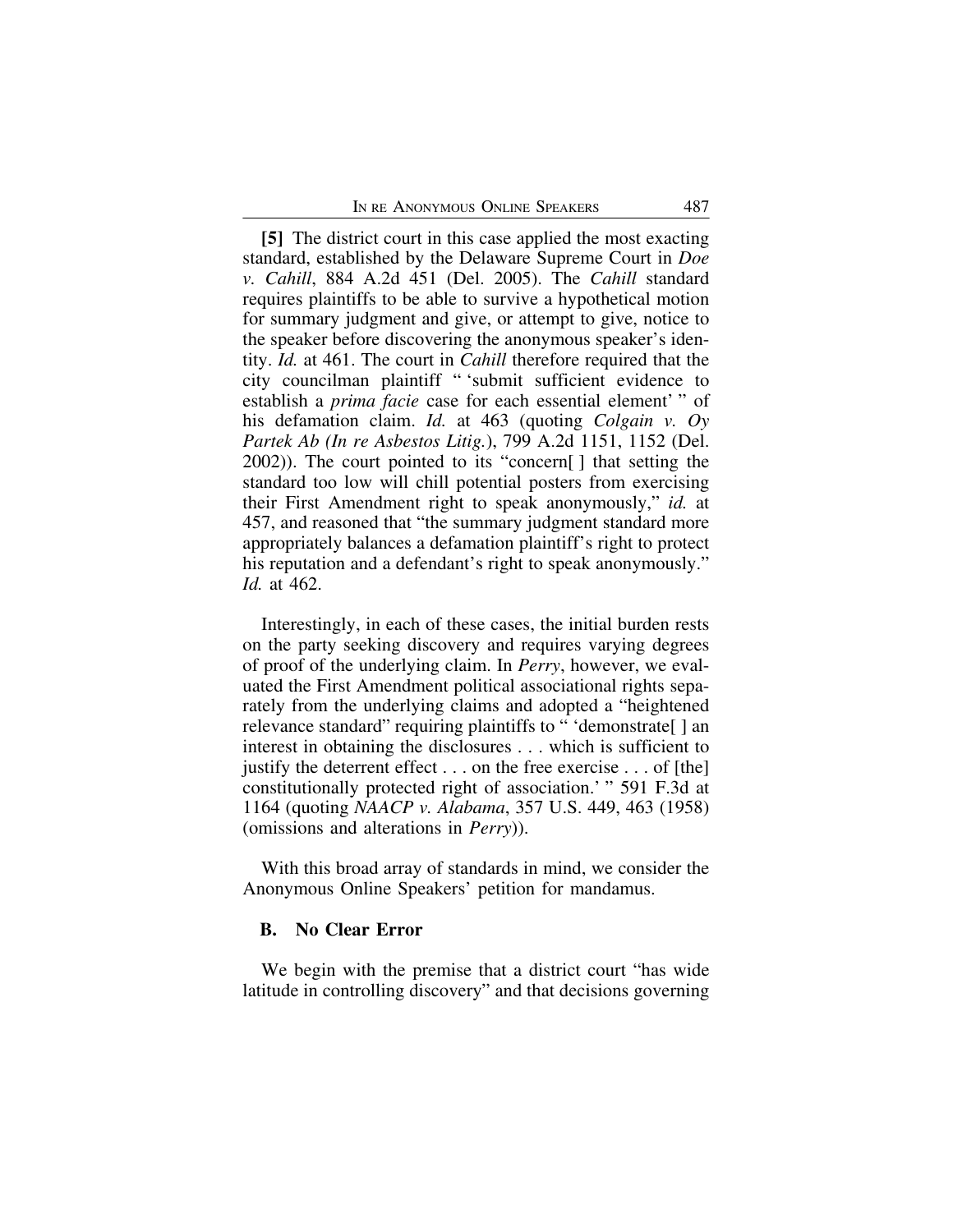discovery are highly fact-intensive. *White v. City of San Diego*, 605 F.2d 455, 461 (9th Cir. 1979).

The district court here appropriately considered the important value of anonymous speech balanced against a party's need for relevant discovery in a civil action. It also recognized the "great potential for irresponsible, malicious, and harmful communication" and that particularly in the age of the Internet, the "speed and power of internet technology makes it difficult for the truth to 'catch up' to the lie."

**[6]** Against this backdrop, the district court applied *Cahill*, which elevates the bar to disclosure to the highest level. Because *Cahill* involved political speech, that court's imposition of a heightened standard is understandable. In the context of the speech at issue here balanced against a discretionary discovery order under Rule 26, however, *Cahill*'s bar extends too far. As in *Perry* and as recently illustrated by the Supreme Court in *Doe v. Reed*, we suggest that the nature of the speech should be a driving force in choosing a standard by which to balance the rights of anonymous speakers in discovery disputes. *See Perry*, 591 F.3d at 1160-61; *Doe v. Reed*, \_\_\_ U.S. \_\_\_, 130 S. Ct. 2811, 2817-18 (2010). For example, in discovery disputes involving the identity of anonymous speakers, the notion that commercial speech should be afforded less protection than political, religious, or literary speech is hardly a novel principle. *See Lefkoe*, 577 F.3d at 248 (inasmuch as the speech in question is of a commercial nature it "enjoys less First Amendment protection"). The specific circumstances surrounding the speech serve to give context to the balancing exercise.

By contrast with *Cahill*, this case does not involve expressly political speech but rather speech related to the noncompetition and non-solicitation provisions of Quixtar's commercial contracts with its IBOs. We need not, however, decide if the speech at issue here constitutes commercial speech under the Supreme Court's definition in *Central Hud-*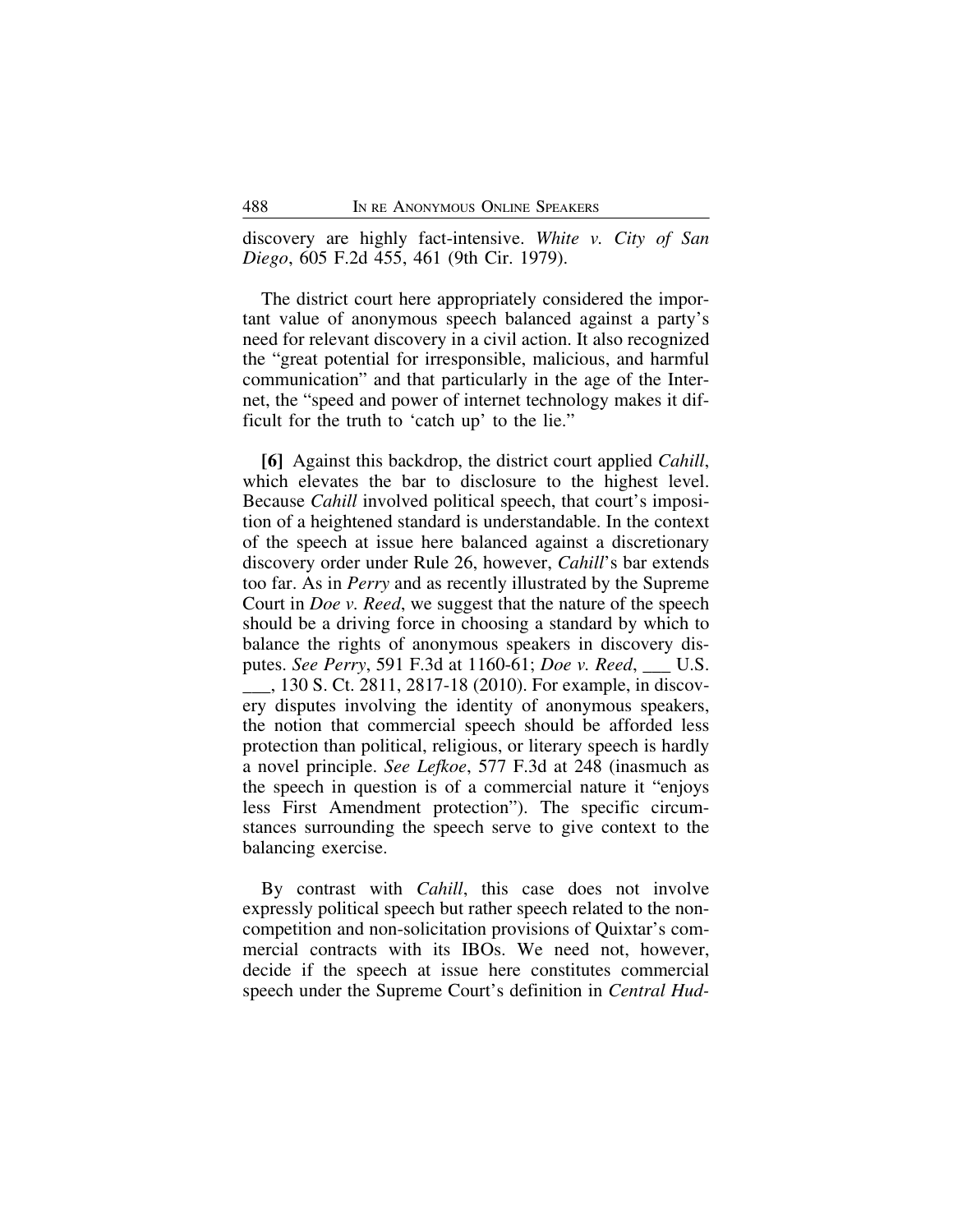*son*. *See* 447 U.S. at 561-62. Even if the speech was commercial, the district court's choice of the *Cahill* test did not constitute clear error.

**[7]** The clear error standard is highly deferential and is only met when "the reviewing court is left with a 'definite and firm conviction that a mistake has been committed.' " *Cohen v. U.S. Dist. Court*, 586 F.3d 703, 708 (9th Cir. 2009) (citations omitted). The district court weighed appropriate considerations and, given the decision to disclose the speakers' identities even under the strictest test outlines in *Cahill*, there was no clear error. If there was error at all, it was an error with no consequence. *Cf. Sinclair v. TubeSockTedD*, 596 F. Supp. 2d 128 (D.D.C. 2009) (declining to adopt a standard because plaintiff's claim would fail under either the *Cahill* or *Dendrite* standard).

**[8]** We decline to consider the other four *Bauman* factors, because we conclude that the third factor, whether the district court's order was clearly erroneous, is dispositive. *Burlington*, 408 F.3d at 1146. We deny the anonymous speakers' petition for writ of mandamus. We leave to the district court the details of fashioning the appropriate scope and procedures for disclosure of the identity of the anonymous speakers. On this point, we note that the parties have a protective order in place that provides different levels of disclosure for different categories of documents to various recipients, such as disclosure for "Attorneys' Eyes Only."**<sup>2</sup>** Second Amended Protective Order at 3, *Quixtar v. Signature Management Team*, 566

**<sup>2</sup>**A similar issue arose in a related case pending in the Circuit Court for the County of Kent in Michigan. On May 11, 2010, that court issued an opinion denying the Anonymous Online Speakers' motion to quash Dickie's deposition, during which he would presumably reveal the names of the persons who made anonymous Internet postings about Quixtar. In allowing the deposition to proceed, the court directed that only counsel may be present at the deposition, and the deposition transcript will be "for attorney eyes only." If either party believes the presence of a non-attorney is necessary, the court noted that it would entertain such a motion. The court also noted that in the absence of a decision from this court, it would consider a motion by either party to strike portions of the transcript and/or remove the "for attorney eyes only" condition. *Indep. Bus. Owners Ass'n Int'l v. Woodward*, No. 07-08513-CZ (Kent County Cir. Ct. (Mich.) May 11, 2010).